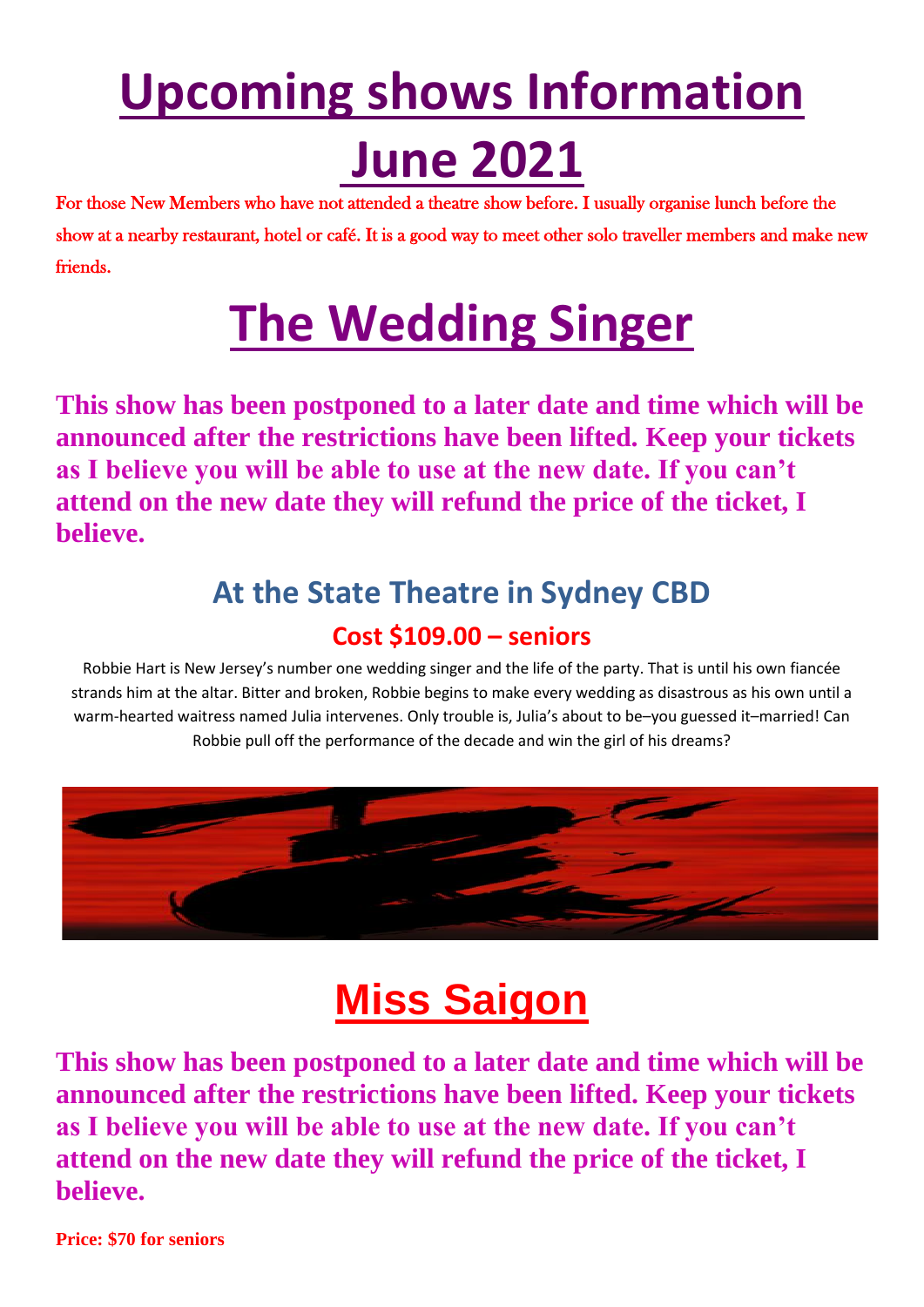Broadway's 13th longest running musical of all time, Miss Saigon is a tragedy of passion and beauty. It has been called of the most stunning theatrical spectacles of all time. Nominated for an incredible number of Olivier, Tony and Drama Desk Awards, *the show* is the second massively successful offering from the creators of Les Misérables.

In the turmoil of the Vietnam War, Chris, an American soldier, and Kim, a Vietnamese girl, fall in love and marry but are distressingly separated when Saigon falls. As years pass, Chris, unable to contact Kim, remarries and attempts to move on with his life. Kim, however, gives birth to Chris' son and waits faithfully for Chris' return. When circumstances bring Chris back to Vietnam, he learns the truth but, before he is able to speak with Kim, she takes her own life to ensure that their son will be taken back to America with his father.

Miss Saigon is an epic, daring musical that is universal in its emotional power and thought provoking in the underlying story. The sung-through, pop-inflected score off Miss Saigon is as powerful as it is moving allowing the audiences to feel and experience the raw emotion of the musical and its story.

The theatre is a short walk from Chatswood Station or it has parking underneath the theatre.

# **Merrily We Roll Along**

#### **Based on the original play by George S. Kaufman and Moss Hart, Music and Lyrics by Stephen Sondheim, Book by George Furth**

Director Dean Bryant Choreographer Andrew Hallsworth

Merrily We Roll Along is the heartbreaker of Sondheim musicals, looking at how the best of friends lose their way as they get to win at life. We follow a trio of friends – Franklin Shepard, a composer; Charley Kringas, his writing partner lyricist; and Mary Flynn, an upcoming novelist. All three are primed to change the world through words and music. However, success has a way of opening doors that take them further away from what – and who – they love. Famously told in reverse, Merrily We Roll Along is an emotional detective story that investigates how grown-up sell outs are forged from wide-eyed poets.

### **This show has been postponed to a July 29th and at 1pm.**

**On Thursday July 29th at 1pm At the Hayes Theatre 19 Greenknowe Avenue Elizabeth Bay Cost: \$79.00 to be paid by June 1st 2021**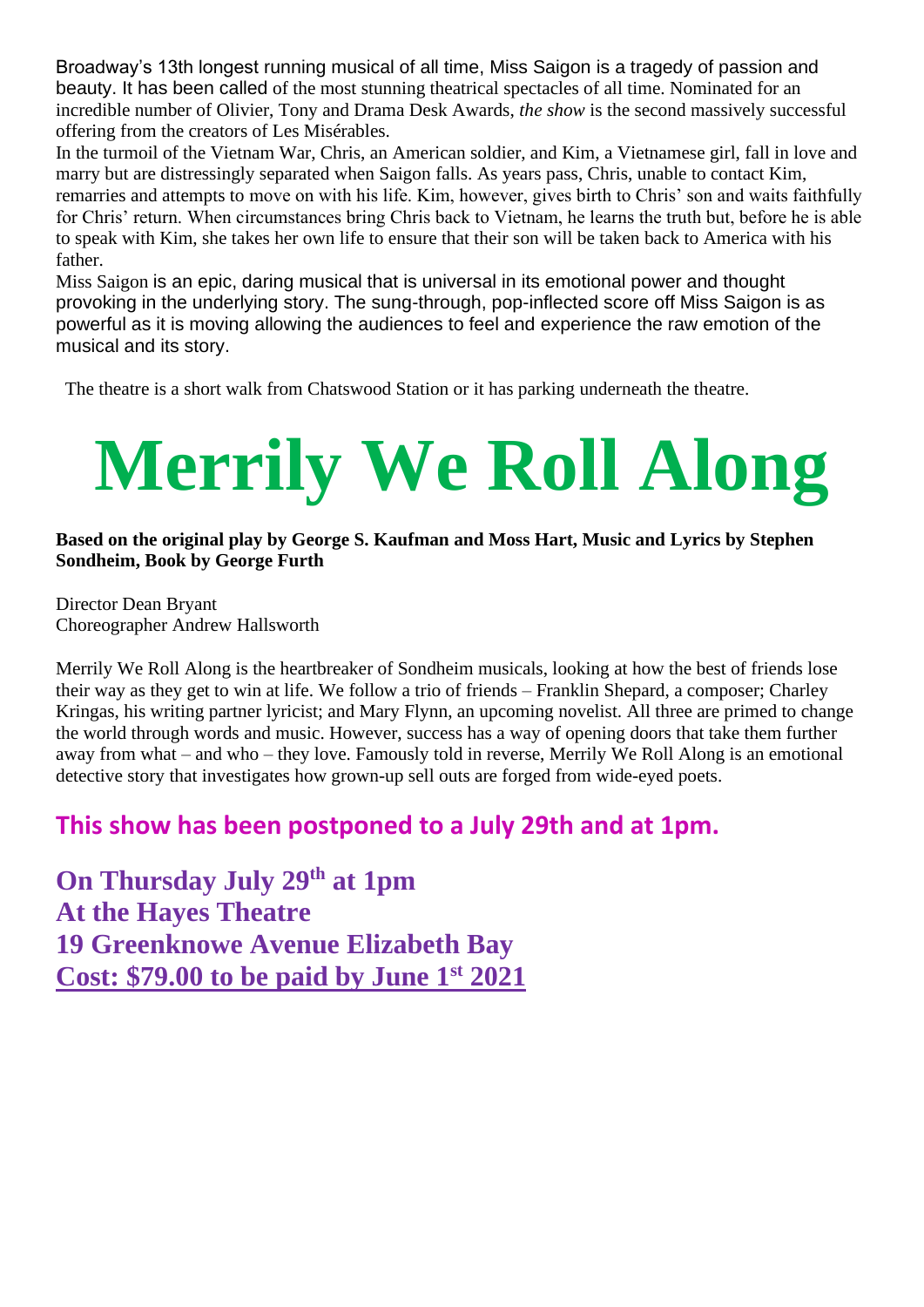

Featuring Stuart Davey and Amber Jade Free morning tea from 9am

**This show has been postponed to a later date and time which will be announced after the restrictions have been lifted. Keep your tickets as I believe you will be able to use at the new date. If you can't attend on the new date they will refund the price of the ticket, I believe.**

### At the Bryan Brown Theatre 80 Rickard Street Bankstown **Cost \$20.00 –**

### **If you would like a ticket ring me and I will see if they have any left.**

**You could meet me at Epping Station at 8.30am or if you wish you can get the train from West Ryde Station at 8.30am to Strathfield Train Station. Go out the right side ramp of the Albert street exit. We will then meet at bus stand E in Albert Street Strathfield and catch the 8.50am M90 bus to Bankstown arriving by 9.30am. From Epping Station the trip takes approximately 1 hour. The bus stops across the street from the theatre. Or it is a 5- 10 walk from Bankstown train station.**

**After the show I thought we could go to Bankstown Sports Club at 8 Greenfield Parade, Bankstown NSW 2200 at the La Piazza which is Italian. It is about 10-15 minutes' walk from the theatre.**

### **Nearby Parking**

There is limited parking (55 spaces) underneath the venue, which is free for up to 4 hours. Entry to the car park is off Rickard Road, opposite the Medical Centre.

Marion Street car park (502 spaces, multi-storey, approximately 7-8 minute walk). 40 Marion Street, Bankstown.

Additional parking can be also found at the Civic Tower (66/72 Rickard Rd, Bankstown NSW 2200) on levels P3, P4 and certain areas on level P5.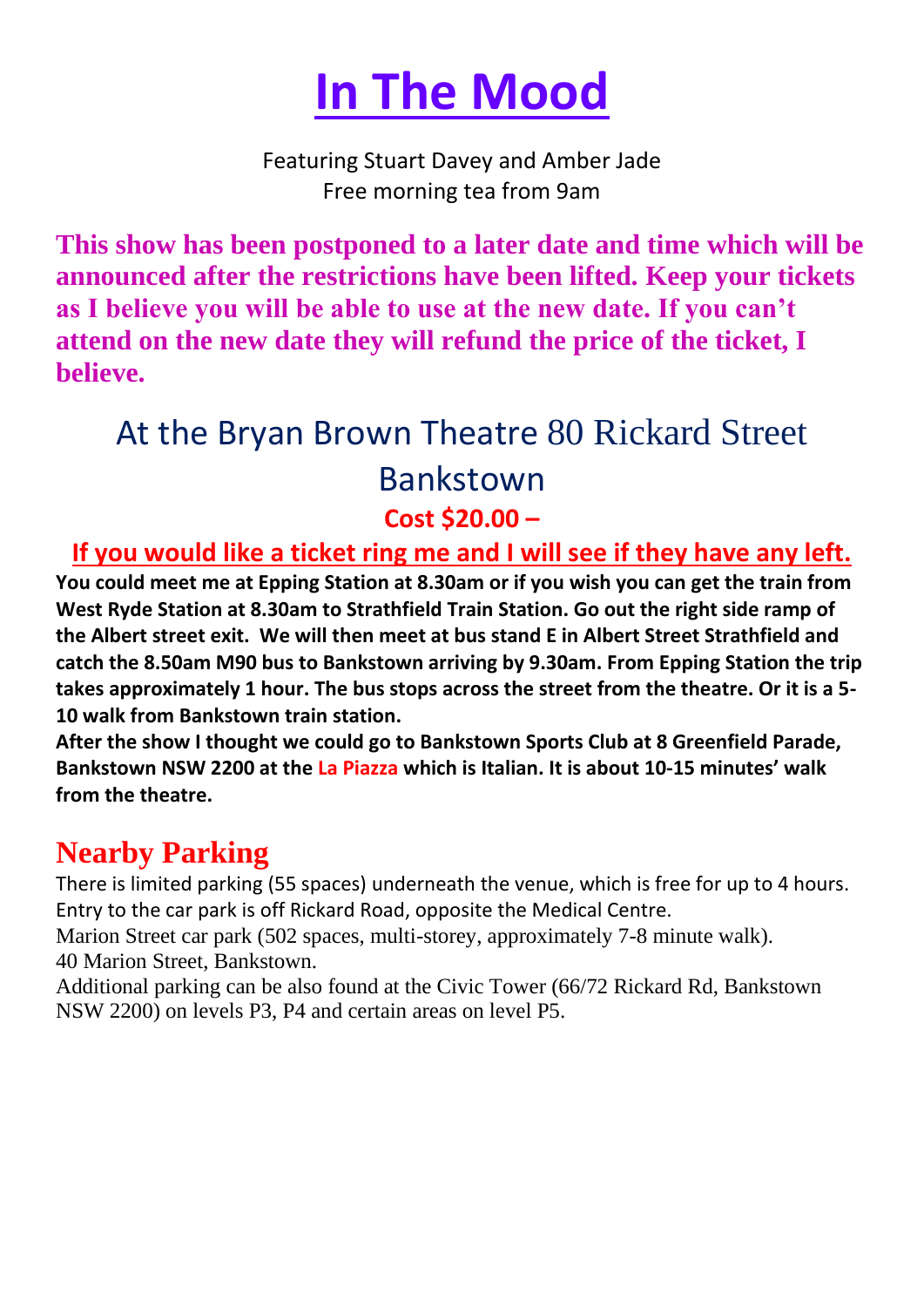

### When Irish Eyes ft. Sharon Calabro and Peter Byrne On Tuesday August 10<sup>th</sup> 2021 at 10am to 12Noon At the Bryan Brown Theatre 80 Rickard Street Bankstown

Complimentary morning tea from 9am

#### **TICKET PRICES:-** \$25 per ticket

**You could meet me at Epping Station at 8.30am or if you wish you can get the train from West Ryde Station at 8.30am to Strathfield Train Station. Go out the right side ramp of the Albert street exit. We will then meet at bus stand E in Albert Street Strathfield and catch the 8.50am M90 bus to Bankstown arriving by 9.30am. From Epping Station the trip takes approximately 1 hour. The bus stops across the street from the theatre. Or it is a 5- 10 walk from Bankstown train station.After the show I thought we could go to Bankstown Sports Club at 8 Greenfield Parade, Bankstown NSW 2200 for lunch. It is about 10-15 minutes' walk from the theatre**

#### **Nearby Parking**

There is limited parking (55 spaces) underneath the venue, which is free for up to 4 hours. Entry to the car park is off Rickard Road, opposite the Medical Centre.

Marion Street car park (502 spaces, multi-storey, approximately 7-8 minute walk). 40 Marion Street, Bankstown.

Additional parking can be also found at the Civic Tower (66/72 Rickard Rd, Bankstown NSW 2200) on levels P3, P4 and certain areas on level P5.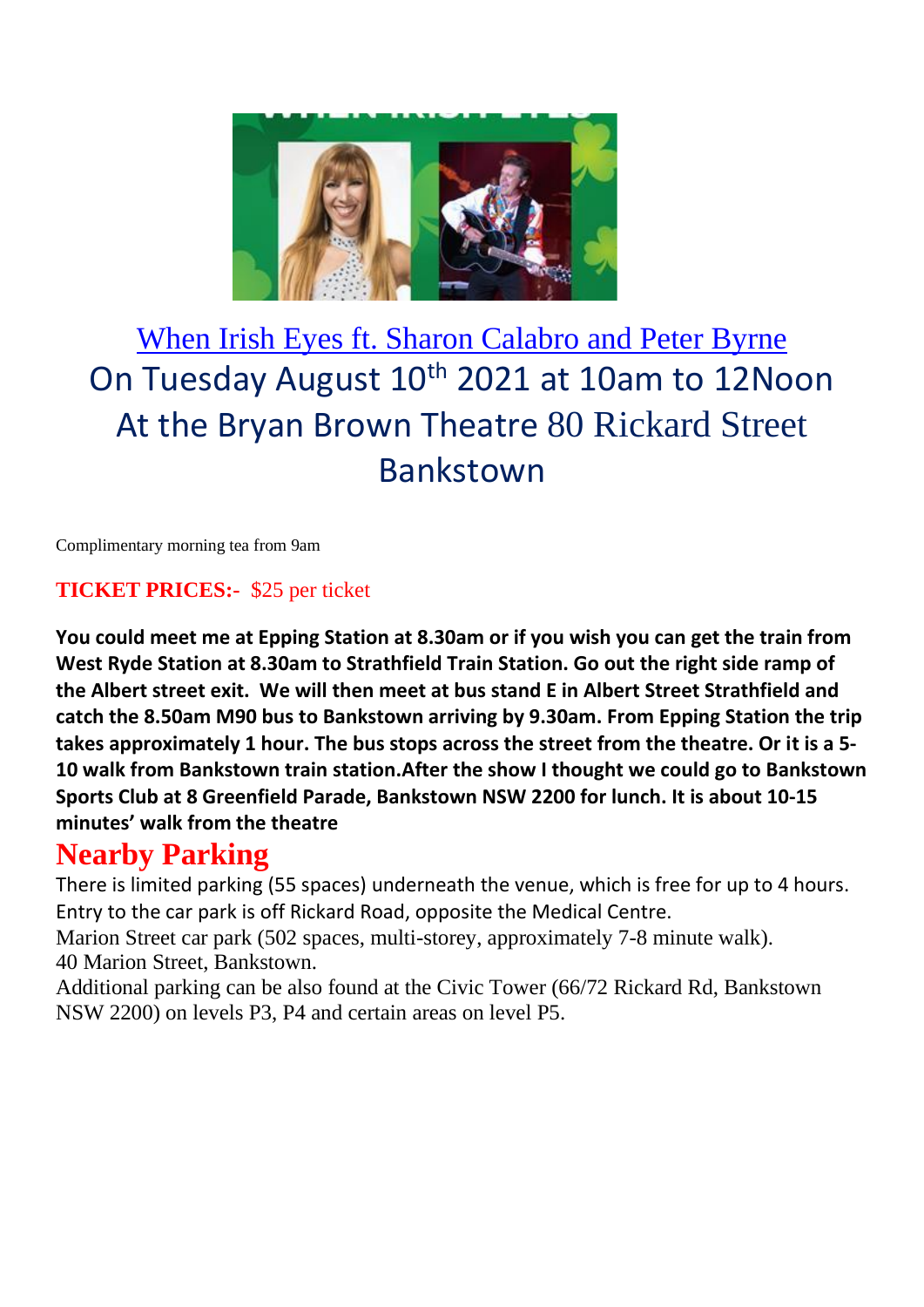

### **Bonnie & Clyde**

#### **Book by Ivan Menchall, Lyrics by Don Black & Music by Frank Wildhorn**

Running Time Approximately 2 hours 20 minutes - including interval

Presented by Joshua Robson Productions in association with Hayes Theatre Co

Starring Teagan Wouters & Mat Verevis

Director & Choreographer Sam Hooper Music Director Zara Stanton Assistant Director Julia Robertson At the height of the Great Depression, Bonnie Parker and Clyde Barrow went from two small-town nobodies in West Texas to America's most renowned folk heroes and Texas law enforcement's worst nightmares. Fearless, shameless and alluring, the Tony-nominated *Bonnie & Clyde,* from the legendary Frank Wildhorn (*Jekyll & Hyde*, *Civil War*, *Dracula*) is the electrifying story of love, adventure and crime that captured the attention of an entire country.

### **On Saturday October 2nd at 2pm**

**At the Hayes Theatre 19 Greenknowe Avenue Elizabeth Bay Cost: \$79.00 to be paid by July 25th 2021**

**You can catch the 11.10am train from West Ryde to meet me at Central Station at the Eddy Avenue exit and we will catch the 11.42am 311 bus to Elizabeth Bay. We can have lunch at The**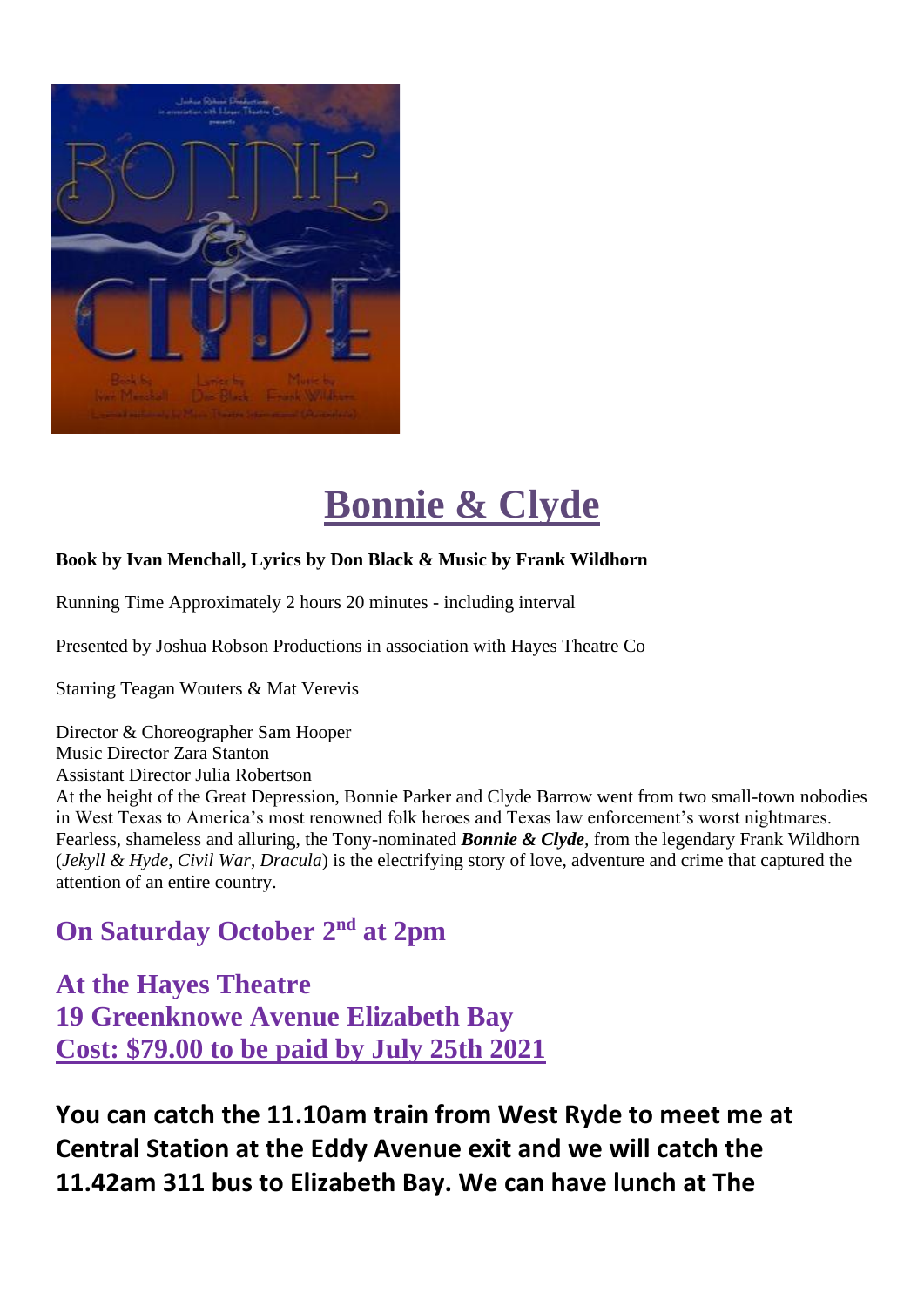**Elizabeth Bay Café. It is only a small cafe with a limited menu. The food is good and reasonably priced.** 



### **Mediterranean Magic ft. Lisa Lombardo and Paul Cincotta**

#### **Tuesday 12 October 2021 10am to 12pm**

Complimentary morning tea from 9am

#### **TICKET PRICES:- \$25 per ticket**

**You could meet me at Epping Station at 8.30am or if you wish you can get the train from West Ryde Station at 8.30am to Strathfield Train Station. Go out the right side ramp of the Albert street exit. We will then meet at bus stand E in Albert Street Strathfield and catch the 8.50am M90 bus to Bankstown arriving by 9.30am. From Epping Station the trip takes approximately 1 hour. The bus stops across the street from the theatre. Or it is a 5- 10 walk from Bankstown train station.**

**After the show I thought we could go to Bankstown Sports Club at 8 Greenfield Parade, Bankstown NSW 2200 for lunch. It is about 10-15 minutes' walk from the theatre.**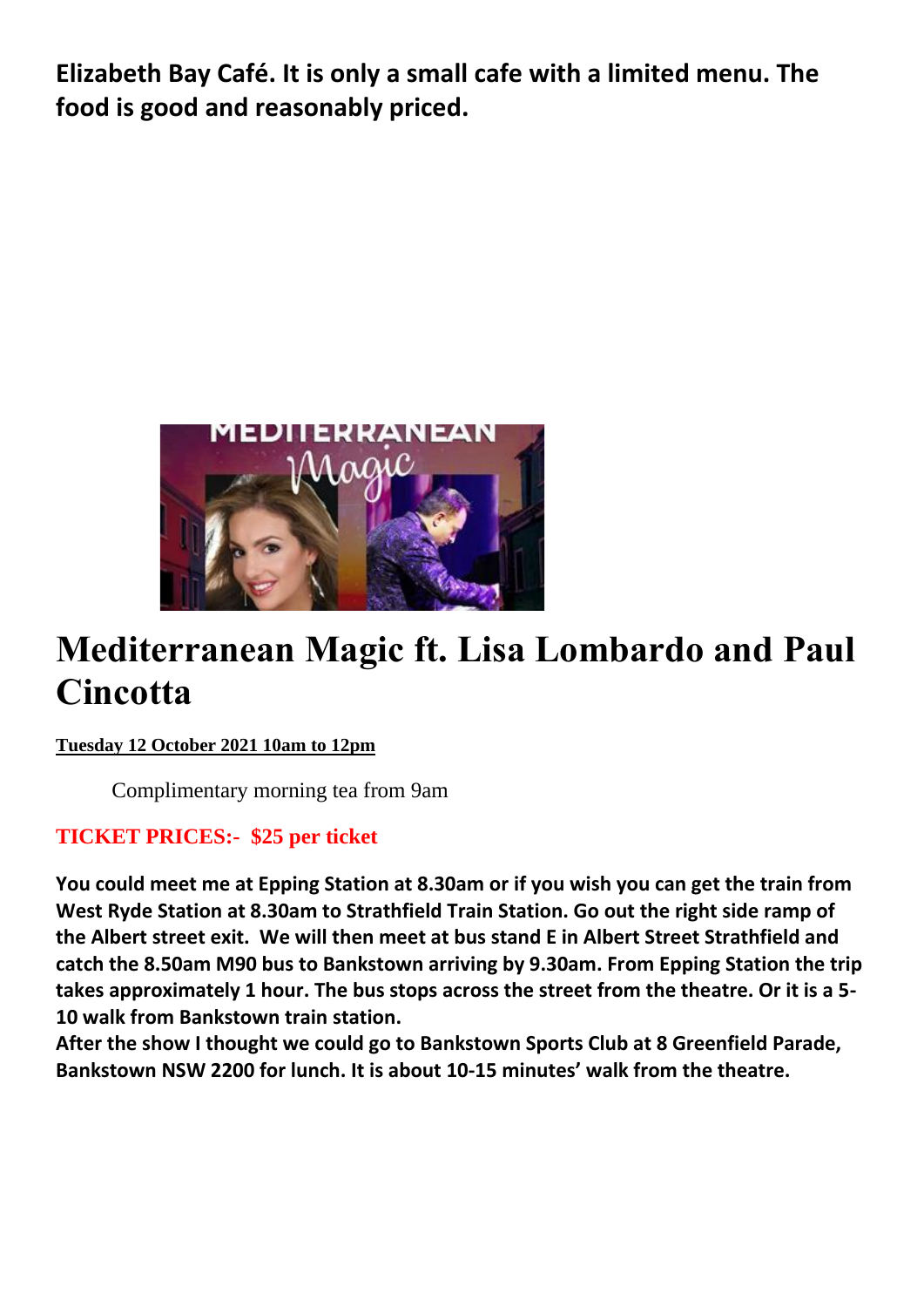

The lead cast for Rodgers and Hammerstein's Cinderella has just been announced! Starring rising musical theatre star **Shubshri Kandiah** as *Ella (Cinderella)*, **Ainsley Melham** as the charming *Prince Topher*; **Silvie Paladino** as the Fairy Godmother, *Marie*; **Tina Bursill** as *Madame*, Ella's stepmother; and **Todd McKenney** as *Sebastian*, Prince Topher's Lord Chancellor.

Don't miss the Tony Award® winning Broadway musical from the creators of *The Sound of Music* that delighted Broadway audiences with its surprisingly contemporary take on the classic tale.

- Australian Premiere -

Opens November . Capitol Theatre, Sydney

**On Wednesday January 19th 2022 at 1pm At The Capital Theatre, Haymarket. Cost \$75.00 Seniors and Children Must be paid by 30th October 2021**

I have put 30 tickets in the stalls on hold for this show in 2022.